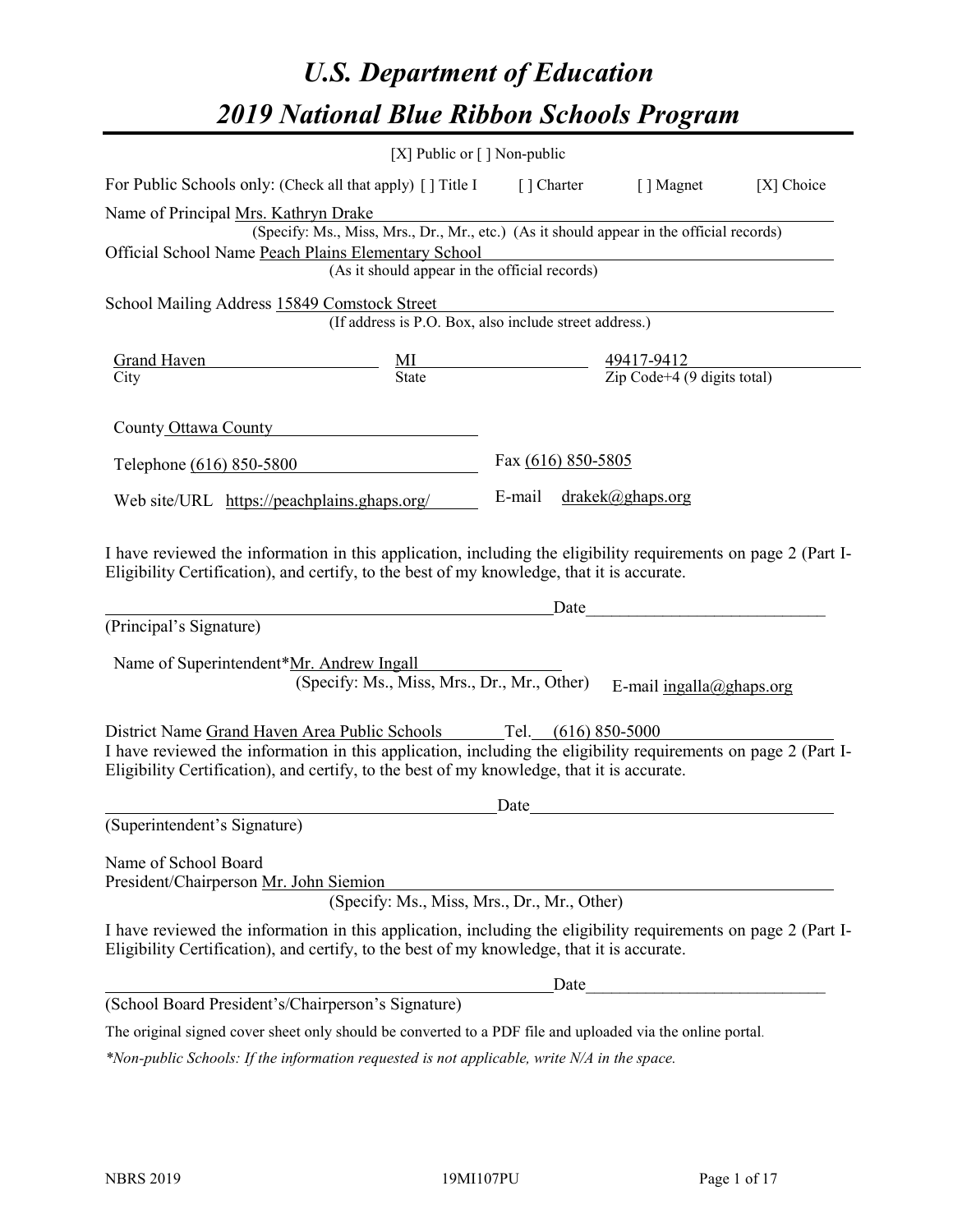The signatures on the first page of this application (cover page) certify that each of the statements below, concerning the school's eligibility and compliance with U.S. Department of Education and National Blue Ribbon Schools requirements, are true and correct.

1. All nominated public schools must meet the state's performance targets in reading (or English language arts) and mathematics and other academic indicators (i.e., attendance rate and graduation rate), for the all students group, including having participation rates of at least 95 percent using the most recent accountability results available for nomination.

2. To meet final eligibility, all nominated public schools must be certified by states prior to September 2019 in order to meet all eligibility requirements. Any status appeals must be resolved at least two weeks before the awards ceremony for the school to receive the award.

3. The school configuration includes one or more of grades K-12. Schools on the same campus with one principal, even a K-12 school, must apply as an entire school.

4. The school has been in existence for five full years, that is, from at least September 2013 and each tested grade must have been part of the school for the past three years.

5. The nominated school has not received the National Blue Ribbon Schools award in the past five years: 2014, 2015, 2016, 2017, or 2018.

6. The nominated school has no history of testing irregularities, nor have charges of irregularities been brought against the school at the time of nomination. If irregularities are later discovered and proven by the state, the U.S. Department of Education reserves the right to disqualify a school's application and/or rescind a school's award.

7. The nominated school has not been identified by the state as "persistently dangerous" within the last two years.

8. The nominated school or district is not refusing Office of Civil Rights (OCR) access to information necessary to investigate a civil rights complaint or to conduct a district-wide compliance review.

9. The OCR has not issued a violation letter of findings to the school district concluding that the nominated school or the district as a whole has violated one or more of the civil rights statutes. A violation letter of findings will not be considered outstanding if OCR has accepted a corrective action plan from the district to remedy the violation.

10. The U.S. Department of Justice does not have a pending suit alleging that the nominated school or the school district, as a whole, has violated one or more of the civil rights statutes or the Constitution's equal protection clause.

11. There are no findings of violations of the Individuals with Disabilities Education Act in a U.S. Department of Education monitoring report that apply to the school or school district in question; or if there are such findings, the state or district has corrected, or agreed to correct, the findings.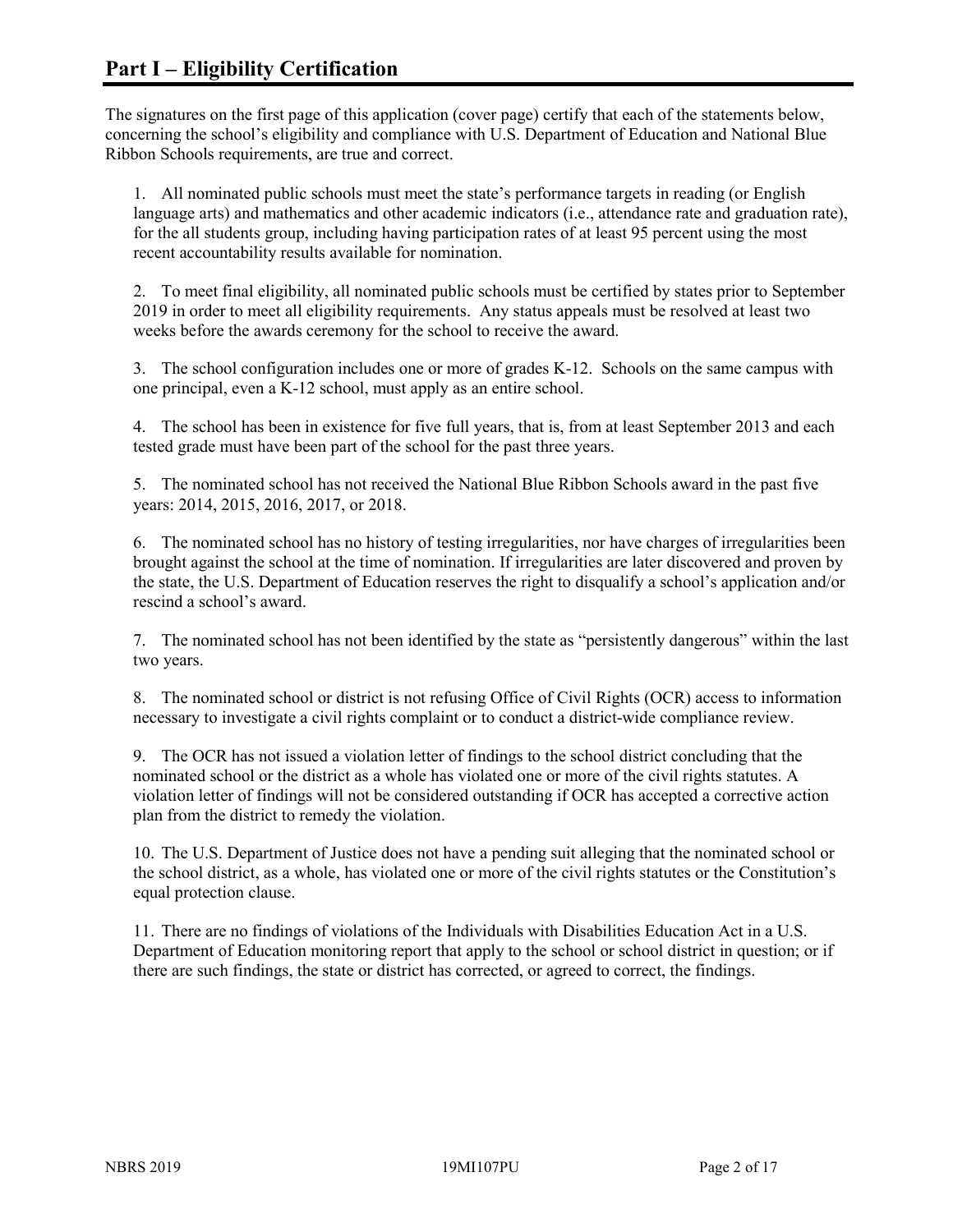#### **Data should be provided for the most recent school year (2018-2019) unless otherwise stated.**

#### **DISTRICT**

1. Number of schools in the district  $8$  Elementary schools (includes K-8) (per district designation): 1 Middle/Junior high schools 4 High schools 0 K-12 schools

13 TOTAL

**SCHOOL** (To be completed by all schools)

2. Category that best describes the area where the school is located:

[ ] Urban or large central city [X] Suburban [] Rural or small city/town

3. Number of students as of October 1, 2018 enrolled at each grade level or its equivalent in applying school:

| Grade                   | # of         | # of Females | <b>Grade Total</b> |
|-------------------------|--------------|--------------|--------------------|
|                         | <b>Males</b> |              |                    |
| <b>PreK</b>             | 15           | 22           | 37                 |
| $\mathbf K$             | 27           | 32           | 59                 |
| 1                       | 28           | 26           | 54                 |
| 2                       | 28           | 27           | 55                 |
| 3                       | 21           | 33           | 54                 |
| $\overline{\mathbf{4}}$ | 38           | 29           | 67                 |
| 5                       | 0            | 0            | 0                  |
| 6                       | 0            | $\theta$     | 0                  |
| 7                       | 0            | 0            | 0                  |
| 8                       | 0            | 0            | 0                  |
| 9                       | 0            | 0            | 0                  |
| 10                      | 0            | 0            | 0                  |
| 11                      | $\theta$     | 0            | 0                  |
| 12 or higher            | 0            | 0            | 0                  |
| <b>Total</b>            | 157          | 169          | 326                |
| <b>Students</b>         |              |              |                    |

\*Schools that house PreK programs should count preschool students **only** if the school administration is responsible for the program.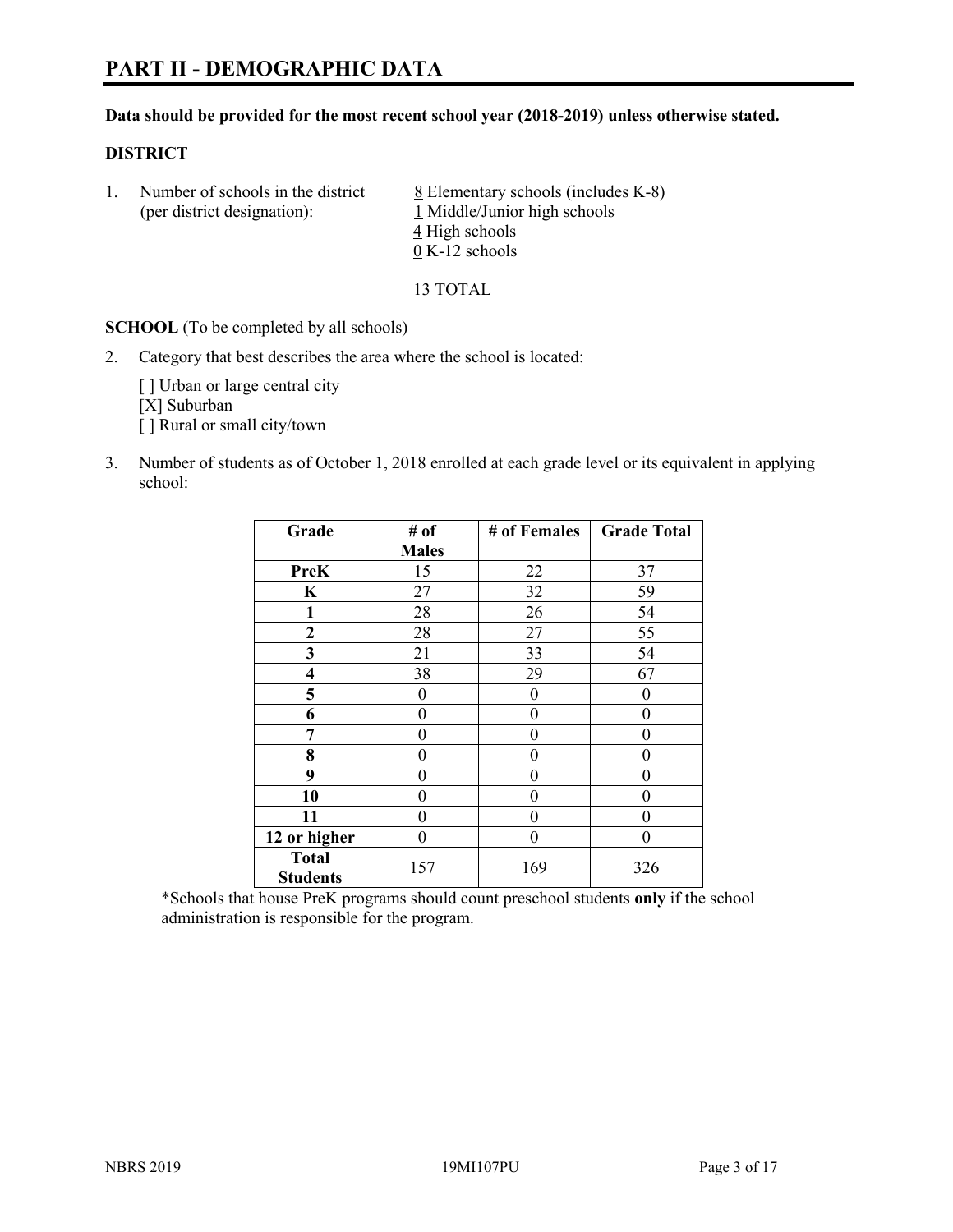4. Racial/ethnic composition of  $0\%$  American Indian or Alaska Native the school (if unknown, estimate): 0 % Asian

1 % Black or African American  $\frac{5}{5}$ % Hispanic or Latino 0 % Native Hawaiian or Other Pacific Islander 90 % White 4 % Two or more races **100 % Total**

(Only these seven standard categories should be used to report the racial/ethnic composition of your school. The Final Guidance on Maintaining, Collecting, and Reporting Racial and Ethnic Data to the U.S. Department of Education published in the October 19, 2007 *Federal Register* provides definitions for each of the seven categories.)

5. Student turnover, or mobility rate, during the 2017 – 2018 school year: 5%

If the mobility rate is above 15%, please explain.

This rate should be calculated using the grid below. The answer to (6) is the mobility rate.

| <b>Steps For Determining Mobility Rate</b>    | Answer |
|-----------------------------------------------|--------|
| (1) Number of students who transferred to     |        |
| the school after October 1, 2017 until the    | 10     |
| end of the 2017-2018 school year              |        |
| (2) Number of students who transferred        |        |
| from the school after October 1, 2017 until   | 6      |
| the end of the 2017-2018 school year          |        |
| (3) Total of all transferred students [sum of | 16     |
| rows $(1)$ and $(2)$ ]                        |        |
| (4) Total number of students in the school as |        |
| of October 1, 2017                            | 333    |
| $(5)$ Total transferred students in row $(3)$ |        |
| divided by total students in row (4)          | 0.05   |
| $(6)$ Amount in row $(5)$ multiplied by 100   | 5      |

6. English Language Learners (ELL) in the school:  $1\%$ 

3 Total number ELL

Specify each non-English language represented in the school (separate languages by commas): Nepali, Porteguese, Spanish

7. Students eligible for free/reduced-priced meals: 22 % Total number students who qualify:  $\frac{73}{ }$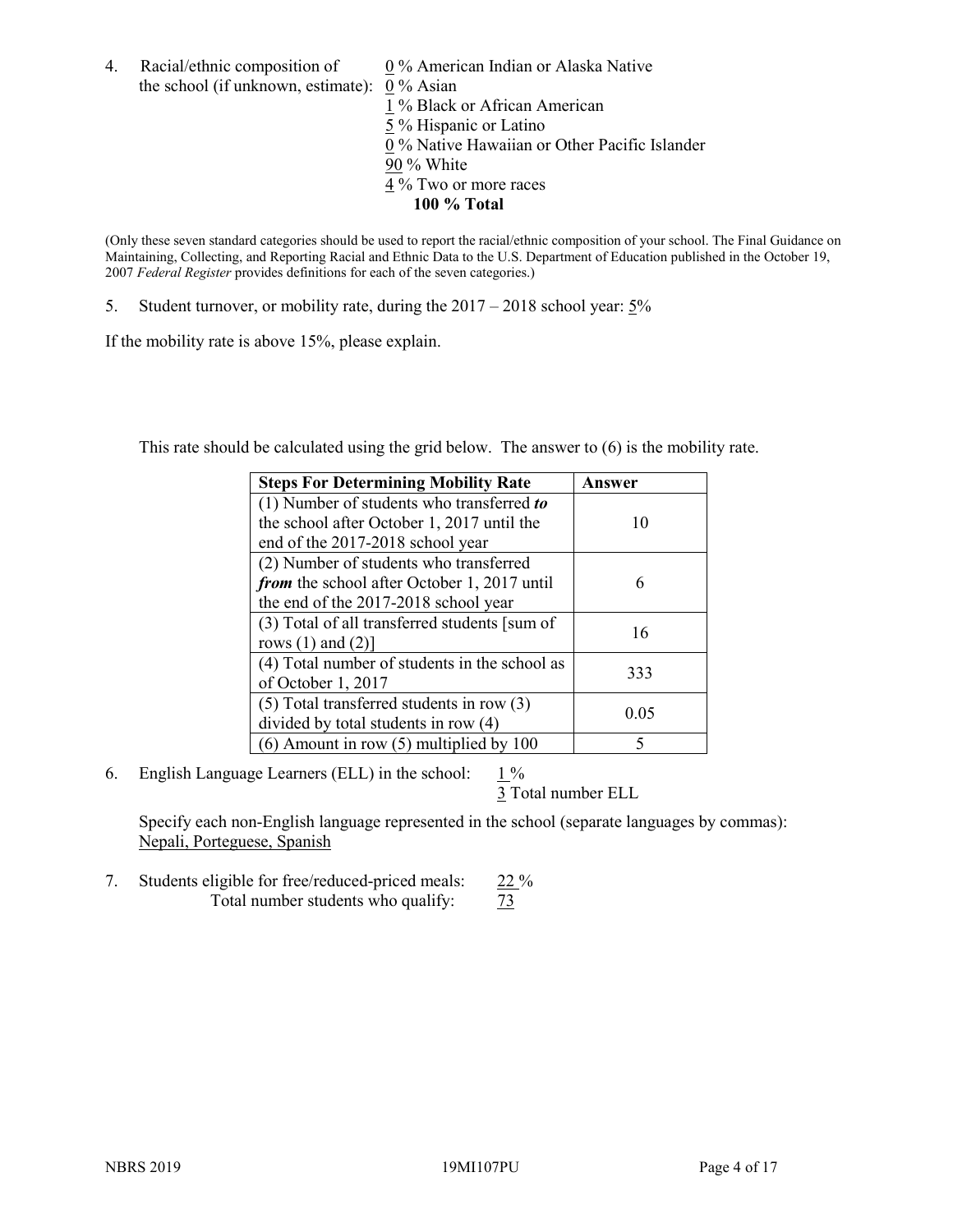48 Total number of students served

Indicate below the number of students with disabilities according to conditions designated in the Individuals with Disabilities Education Act. Do not add additional conditions. It is possible that students may be classified in more than one condition.

| 4 Autism                  | 0 Multiple Disabilities                 |
|---------------------------|-----------------------------------------|
| 0 Deafness                | 0 Orthopedic Impairment                 |
| 0 Deaf-Blindness          | 12 Other Health Impaired                |
| 3 Developmental Delay     | 3 Specific Learning Disability          |
| 1 Emotional Disturbance   | 26 Speech or Language Impairment        |
| 0 Hearing Impairment      | 0 Traumatic Brain Injury                |
| 0 Intellectual Disability | 0 Visual Impairment Including Blindness |

- 9. Number of years the principal has been in her/his position at this school:  $10$
- 10. Use Full-Time Equivalents (FTEs), rounded to nearest whole numeral, to indicate the number of school staff in each of the categories below:

|                                                                                                                                                                                                                              | <b>Number of Staff</b> |
|------------------------------------------------------------------------------------------------------------------------------------------------------------------------------------------------------------------------------|------------------------|
| Administrators                                                                                                                                                                                                               |                        |
| Classroom teachers including those<br>teaching high school specialty<br>subjects, e.g., third grade teacher,<br>history teacher, algebra teacher.                                                                            | 17                     |
| Resource teachers/specialists/coaches<br>e.g., reading specialist, science coach,<br>special education teacher, technology<br>specialist, art teacher, etc.                                                                  | 7                      |
| Paraprofessionals under the<br>supervision of a professional<br>supporting single, group, or classroom<br>students.                                                                                                          | 6                      |
| Student support personnel<br>e.g., school counselors, behavior<br>interventionists, mental/physical<br>health service providers,<br>psychologists, family engagement<br>liaisons, career/college attainment<br>coaches, etc. | 4                      |

11. Average student-classroom teacher ratio, that is, the number of students in the school divided by the FTE of classroom teachers, e.g.,  $22:1$  19:1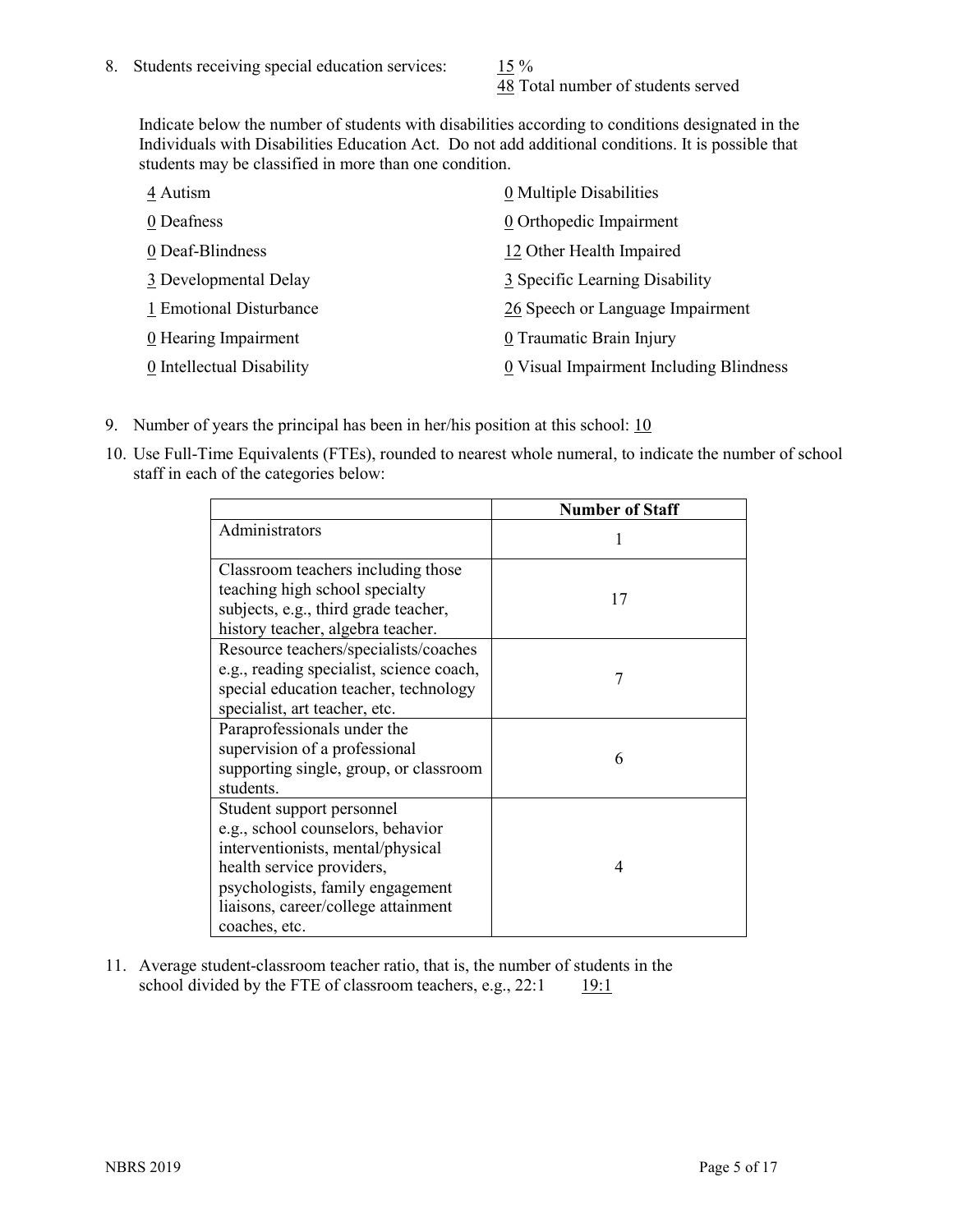12. Show daily student attendance rates. Only high schools need to supply yearly graduation rates.

| <b>Required Information</b> | $2017 - 2018$ | 2016-2017 | 2015-2016 | 2014-2015 | 2013-2014 |
|-----------------------------|---------------|-----------|-----------|-----------|-----------|
| Daily student attendance    | 97%           | 97%       | 97%       | 97%       | $97\%$    |
| High school graduation rate | $0\%$         | $0\%$     | $0\%$     | $9\%$     | $0\%$     |

#### 13. **For high schools only, that is, schools ending in grade 12 or higher.**

Show percentages to indicate the post-secondary status of students who graduated in Spring 2018.

| <b>Post-Secondary Status</b>                  |       |
|-----------------------------------------------|-------|
| Graduating class size                         |       |
| Enrolled in a 4-year college or university    | $0\%$ |
| Enrolled in a community college               | 0%    |
| Enrolled in career/technical training program | 0%    |
| Found employment                              | 0%    |
| Joined the military or other public service   | 0%    |
| Other                                         | $0\%$ |

14. Indicate whether your school has previously received a National Blue Ribbon Schools award. Yes No X

If yes, select the year in which your school received the award.

15. In a couple of sentences, provide the school's mission or vision statement.

With our district's mission and vision in mind, Peach Plains developed a "legacy statement" to define our current work. We are efficacious learners who think and care deeply. Through communication and reflection, we are living out our reading lives.

16. **For public schools only**, if the school is a magnet, charter, or choice school, explain how students are chosen to attend.

Students who reside within our Peach Plains boundary areas attend our school. As space and interest allows, additional families may pursue "school of choice" to attend Peach Plains.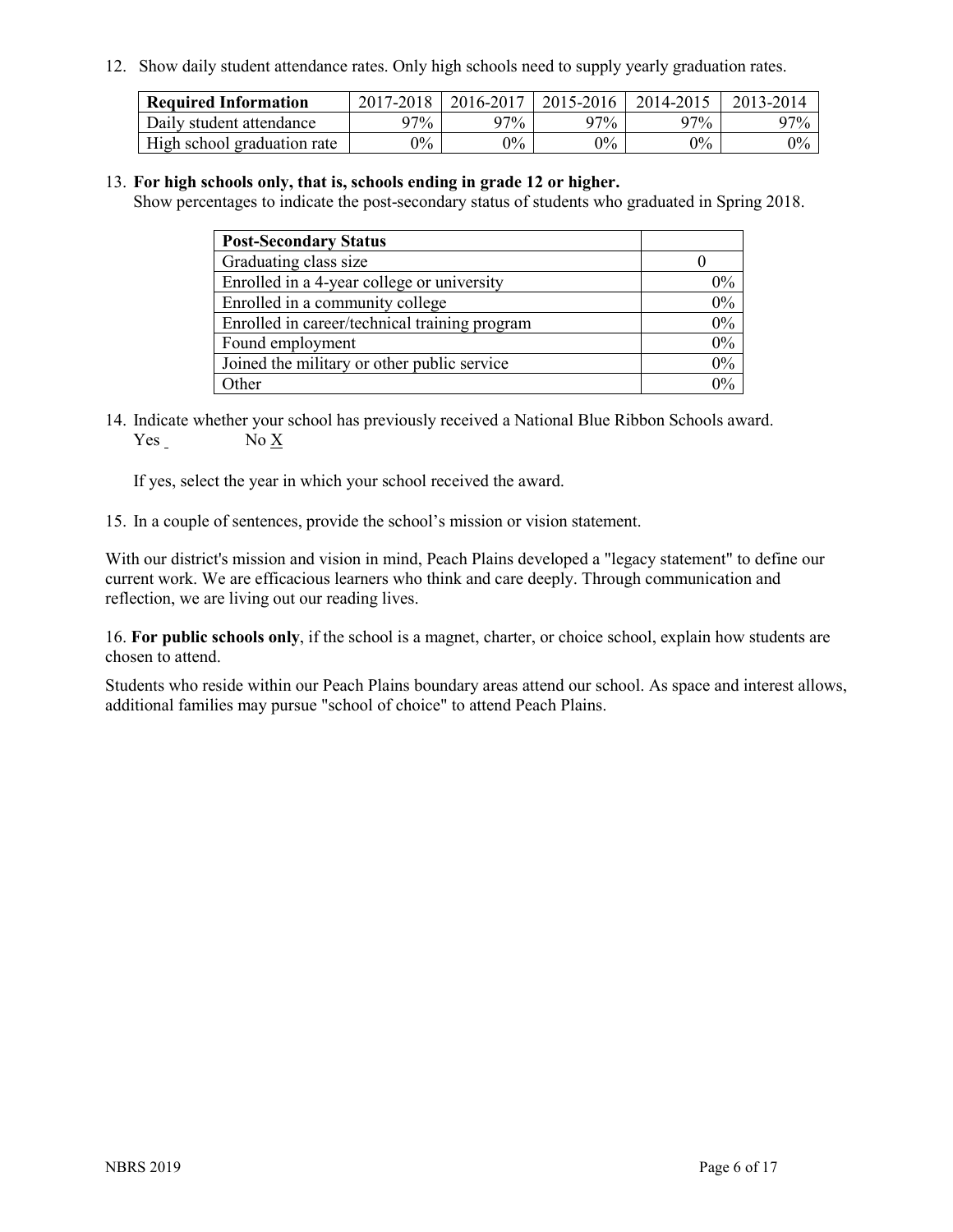# **PART III – SUMMARY**

Long ago, our roots started as a peach orchard. Fittingly, we continue that legacy today as we "grow learners" every day at Peach Plains Elementary.

Tucked in Grand Haven Township with Lake Michigan about four miles to the west, Peach Plains is considered a suburban school and nestled among many neighborhood developments. We are one of seven elementaries within the Grand Haven Area Public Schools district. Peach Plains strives to educate the youth of our community and we take note of our culturally homogeneous population. The greatest amount of our diversity is at a socio-economic level. Thus, this impacts decisions about how we facilitate discussion and select books so we can provide a healthy diversity for our learners. We want our students to be culturally aware.

The original Peach Plains humbly began 100 years ago, having grown from a one-room schoolhouse on five acres to our present structure. Housing approximately 350 students with 22 classrooms, we serve Young Fives through fourth grade, a special education resource room and before/after Open Door child care. In addition, we also host an early childhood special education program (ages 3-4), along with a state-funded Great Start Readiness Preschool Program.

Throughout Peach Plains history, our school family has continued to have great expectations for student learning and has reaped academic success. Our highly qualified staff offers educational experiences utilizing best practices. Further, our highly involved families have garnered a positive name for themselves as supporters. Outstanding performances on local and state assessments, an "A" on our state's report card, and a Reward School status are only a few examples of our school's achievements.

Among numerous positives, a change began to take shape. In the last three years, a school improvement consultant from our Intermediate School District (ISD) presented a comparison between our performance and other schools like us. By comparing high stakes state assessment data, we felt a sense of urgency. Schools with similar demographics were outperforming us. We were good, but according to the report, we had room to be better. We wanted to give our kids the best, and instill this mindset in our children to give their best, too.

The collaboration with this school improvement consultant brought about significant changes for us. If we were to make real change, we needed to adapt to a new educational landscape. This realization was our callto-action and it wasn't easy. Our ISD consultant introduced Kotter's Stages of Change to guide our work. Framing our efforts with this structure/language was essential to progress. Via math data, the desire for creating change was fostered and our team defined shared beliefs. A culture shift began when we collaborated. Small consistent adjustments yielded quick math wins and we celebrated. We implemented and sustained those changes that led to growth.

As part of our partnership with the ISD consultant, he challenged us around rigor. He asked about how we support kids so they might struggle in a healthy way. This grew our capacity, as we talked through these questions together. These were early renditions of our grade level professional learning communities (PLCs). It was this work which propelled us into greater collective efficacy.

We hungered for more, for next steps. Thus, we requested Instructional Rounds from regional experts. Their feedback and recommendations around English Language Arts led to a two-year partnership with the Reading Now Network (RNN) through our Ottawa Area Intermediate School District (OAISD) to grow adult and student learners simultaneously. Two literacy coaches collaborated with our building coach to plan and facilitate professional development around our three recommendations:

1. We heard you say you want to be "the best." Identify a leadership team, collaboratively define and go for it.

2. Embed the General Education Leadership Network (GELN) Essential Instructional Practices in Literacy in every classroom every day with coaching support for all.

3. Revisit how data is being used to inform Flexible Group Instruction and Whatever I Need (WIN) Time.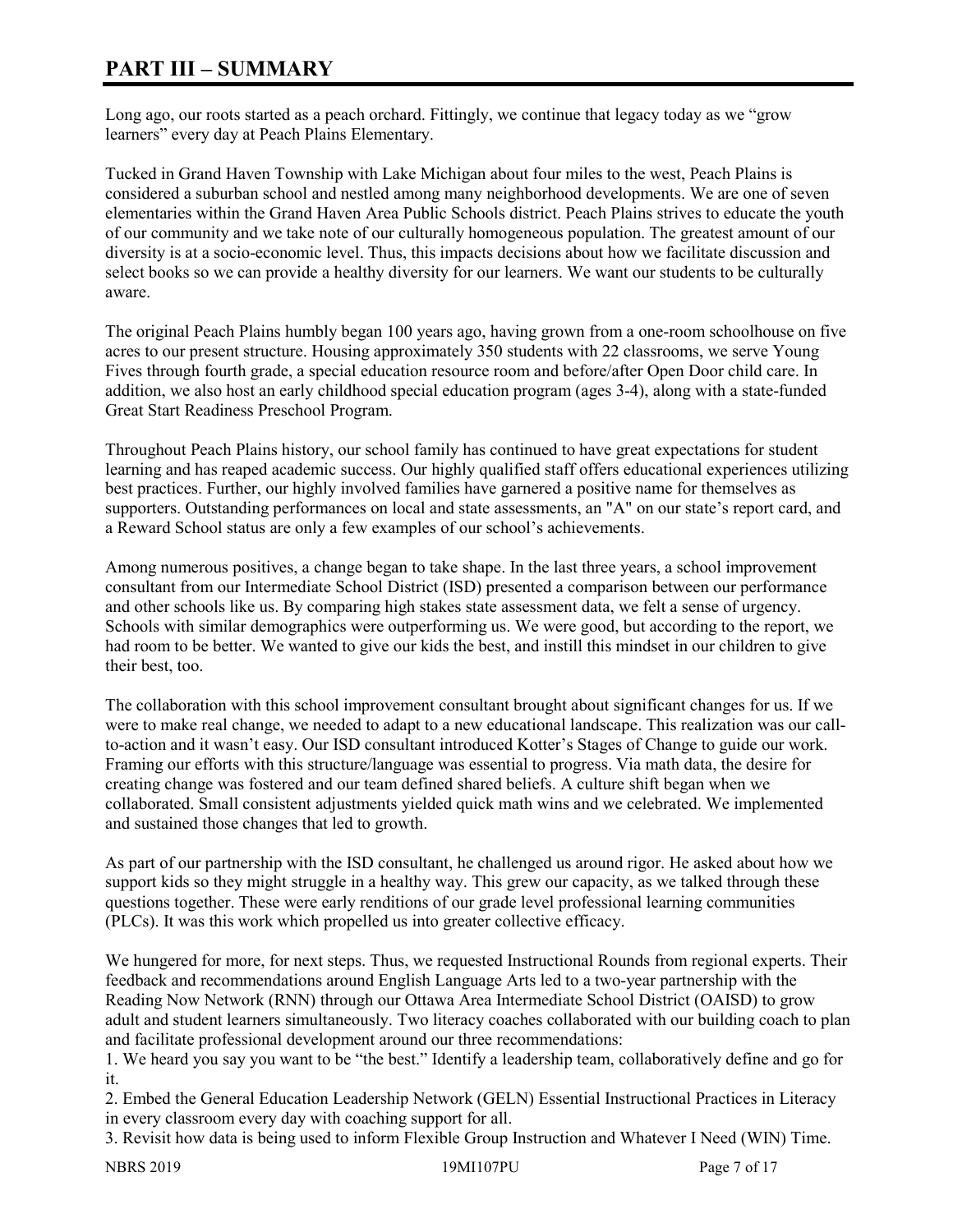With change churning and challenging us, we began to see movement and celebrated as often as possible. This mindset helped us note that while our free/reduced numbers and English learner totals were rising, so was our performance.

To complement staff efforts, our family partnerships have remained important. An active Parent Teacher Organization (PTO), our adults are interested and supportive. As we learn more about best practices to engage families in our kids' learning, we are making additional efforts to teach, practice and utilize common language with our families.

In conclusion, a hallmark of Peach Plains has become our work with design thinking and project-based learning (PBL). Community partnerships around authentic challenges have helped to develop an innovator's mindset with both students and staff. The energy around design thinking organically grew among staff and fed a contagious excitement throughout our district and local businesses. Children are doing challenging work, and are growing in both confidence and voice.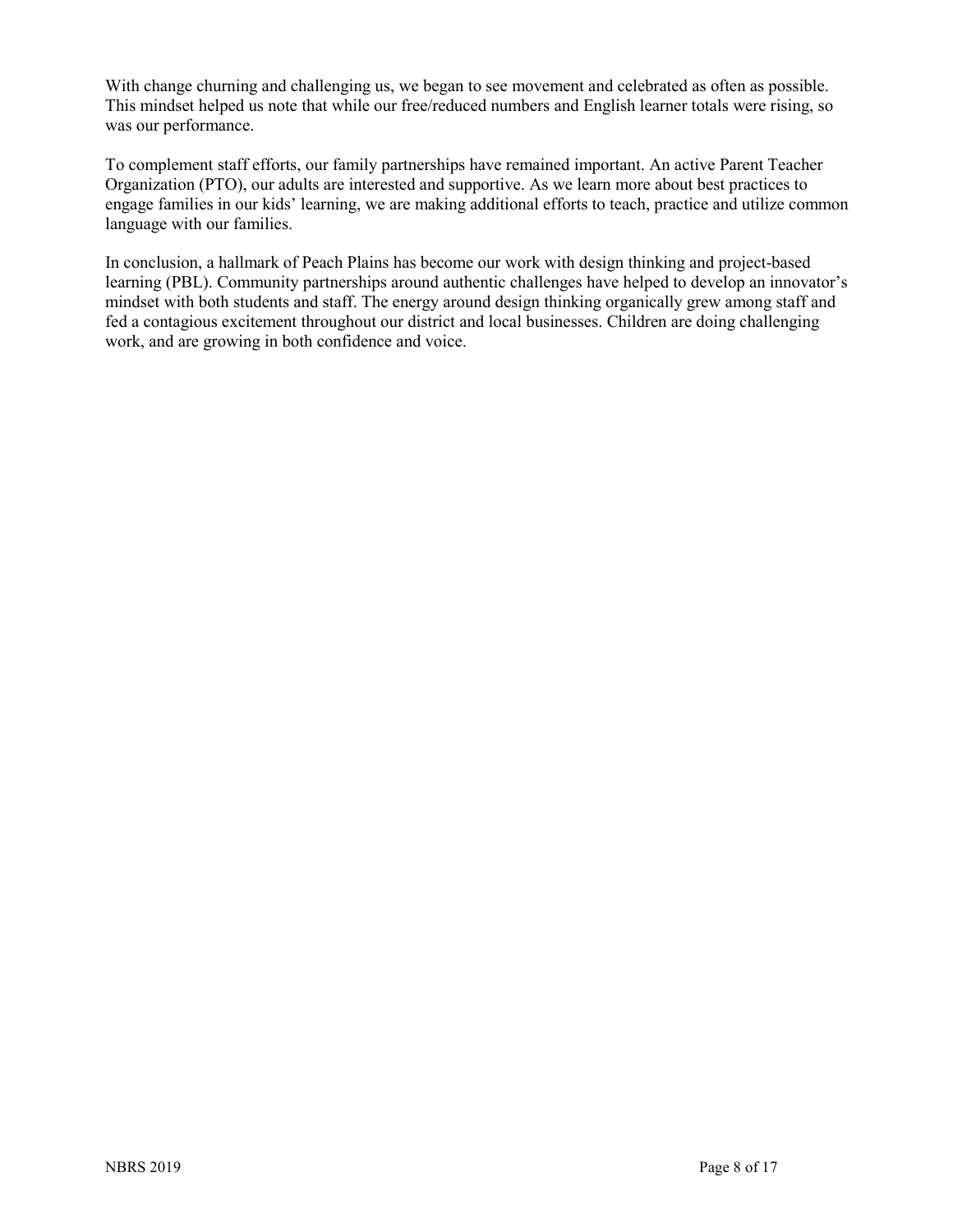# **1. Core Curriculum:**

#### **1a. Reading/English language arts:**

Our district embraces balanced literacy, delivering instruction in a readers and writers workshop approach. Our kindergarten through fourth grade curriculum resource is Teachers College Units of Study in Reading, Writing, and K-1 Phonics. Each unit begins with an overview, which highlights the work students will be doing. As a school, we decided to spend weekly grade level PLC time reading and discussing the major learning targets and connections with the Common Core State Standards (CCSS). Additionally, at staff meetings, our grade level teams worked to align teaching points with reading learning progressions. This work shows English Language Arts (ELA) vertical alignment and literacy development, and helps us build common prompting language to use with students.

Our teachers utilize Fountas and Pinnell Benchmark Assessment System to determine independent and instructional reading levels and analyze the data to find student strengths and areas to grow. This information is one of many data sources that informs core instruction and intervention. Further, teachers help students learn how to choose books they can read with high accuracy and proficient comprehension during workshop time. We have worked to build classroom libraries to provide students with choice: high interest, variety of genre, levels of text complexity.

In addition to weekly grade level PLCs, teachers and our coach meet quarterly to analyze benchmark assessment and progress monitoring data to plan intervention groups based on student needs. Our teachers were recently trained and are supported by our coach in Leveled Literacy Intervention. Now, educators provide intervention to our most striving readers. This powerful shift from assistants providing services to teachers has yielded substantial student growth. The teachers are most knowledgeable about their students, literacy development, and core instruction allowing them to support transfer throughout the day. As the year progresses, the number of students needing reading intervention during our grade level intervention block time decreases.

#### **1b. Mathematics:**

Our district utilizes Math Expressions Common Core as our core math curriculum. Our approach to math instruction has grown in recent years, yielding more intentional instruction and learning. We pride ourselves on our collaborative math mindset and work towards a mastery loop of teaching/learning.

At Peach, we take a data-driven approach to math instruction. Our weekly PLC meetings create an environment to collaborate and reflect on data. We take a collective responsibility approach for our learners which supports our instruction in small groups, as well as whole group. Our staff is intentional about creating norms and a PLC culture rooted in data and learner-focused. As mentioned above, we utilized an ISD consultant to grow conversation, utilize instructional best practices, and plan/reflect based upon data. With the ISD relationship, we learned the importance of not stealing our students' struggles. This challenged our beliefs about math practice and encouraged us to create new learning opportunities. Further, we meet quarterly in grade level data meetings with additional support staff to reflect on intervention cycles and use data to create/revise strategies.

All grades administer a consistent, grade specific screener three times during the school year. We use this data, in combination with the work in the classroom, to drive our intervention and strategy groups. In the past, our school had an interventionist dedicated to working with our most striving mathematicians on essential standards missed from previous grade levels and classroom teachers focused on reteaching grade level concepts. Due to a reallocation of funds, the support position was eliminated and thus, teachers collectively took ownership of intervening with our math strivers. Efforts around defining essential standards and analyzing standard-based data focus our strategy and reteach groups. This creates a tiered math structure where we are focusing on all learners and what they need to be successful.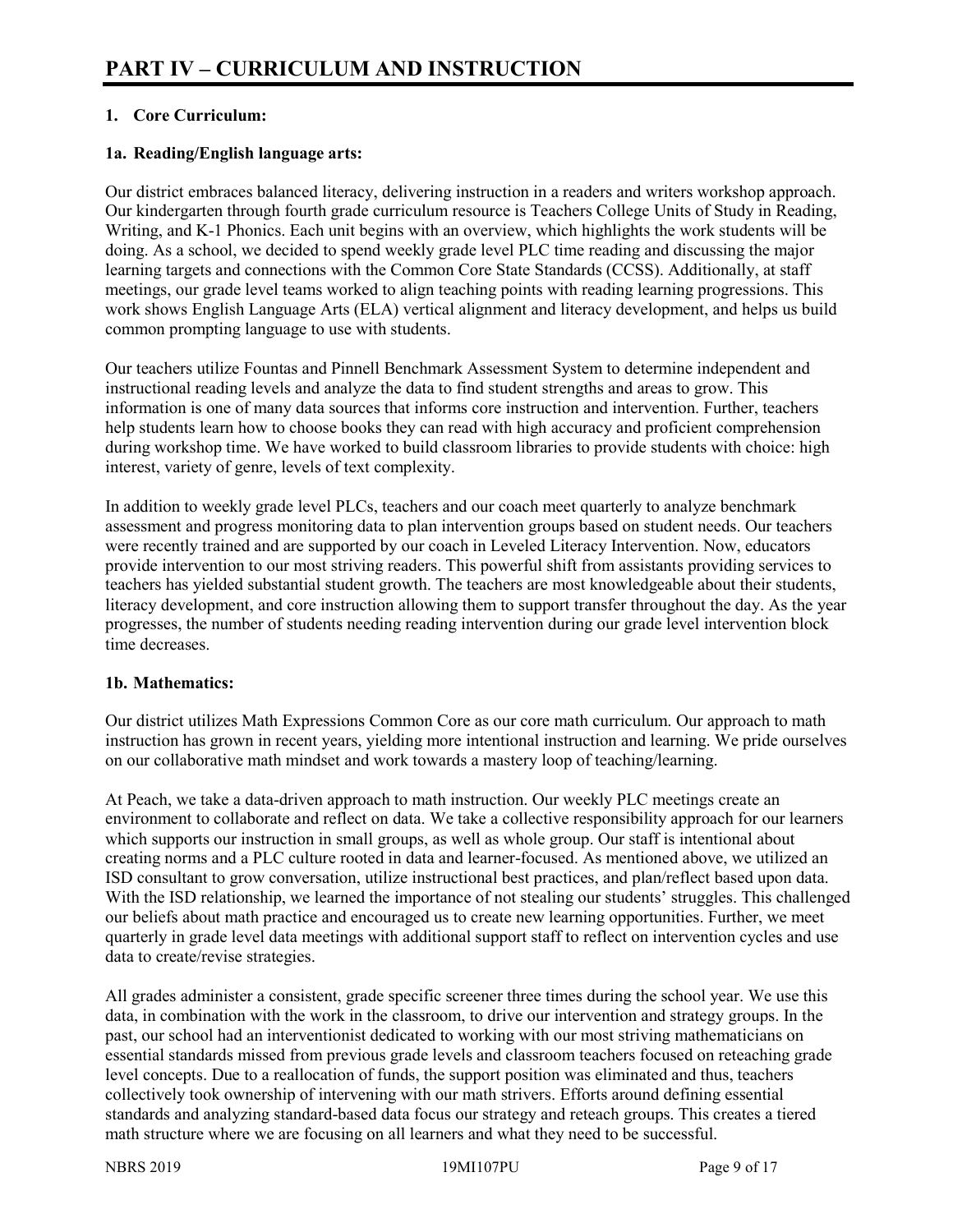#### **1c. Science:**

At Peach Plains, we are growing inquisitive scientists through our Battle Creek Science Curriculum. Our science units are aligned with the Next Generation Science Standards, the Michigan Science Standards, and the Common Core Science Standards. Three-dimensional science instruction is provided in the classroom for students to engage the following strands of science learning: physical science, life science, and earth science. Our science instruction aligns cross curricular opportunities for our first through fourth grade students by teaching reading, writing, and mathematics within the process of learning new information and solving problems. Using illustrated texts, interactive technology, and hands-on experiments, our students are presented a variety of resources throughout our science units to aid in their comprehension of the essentials for science.

Peach Plains science teachers no longer just demonstrate and explain concepts to our students. Rather, students are asked to explore and make determinations through inquiry. Each unit begins with an investigative question. Then, students identify science concepts they need to know to solve problems. Some characteristics of the inquiry model include; science talk moves, which are protocols for discussion; modeling thinking and revising the models; and using a summary table as a formative assessment to chart what students are learning. The teacher facilitates with questioning techniques and assessment probes to identify student progress and understanding.

We value community partnerships including a local Outdoor Discovery Center, Holland Energy Park, Board of Public Works, as well as guest speakers and presenters, such as Science Alive (live animal visits). Our community connections support students with the ability to transfer their scientific understanding through experiences and relationships that extend beyond our classrooms.

Throughout our science curriculum, students participate actively and equitably in activity by communicating/ discussing topics through paraphrasing, clarification and asking questions. Partnerships, teams and small group instruction are the different ways students are supported throughout lessons.

#### **1d. Social studies/history/civic learning and engagement**

Geographic Inquiry and New Temporal Sequencing (GIANTS) is the inquiry-based, student-centered social studies curriculum for third and fourth grades. It examines the connections between spatial thinking skills and increased student achievement in reading. The Michigan standards are taught through the lens of geography with high student engagement and relevance. Students begin learning with a compelling question and continue their inquiry with supporting questions, part of the College, Career, and Civic Life (C3) Framework. Working with maps, lessons invite students to interpret information in multiple ways. Students build definitions of regions using various criteria such as landscape, industry, or culture and think about the common factors which bring people together, creating identity and linked to history. Michigan history focuses on the development and growth of the land use. Curricular units emphasize unique instructional strategies for teaching spatial thinking skills through inquiry, hands-on activities, and literacy strategies. Best practices in both formative and summative assessment are modeled in each session. An additional component to our curriculum includes opportunities for our students to engage in the Essential Literacy Practices from the GELN K-3 to build vocabulary and background knowledge.

Young Fives curriculum invites students to learn about parts of their community and how it relates to the student. Kindergarten, first, and second grades use the Michigan College Career and Civic Life Framework (MC3) with a strong literacy component. The lessons center around core democratic values, economic concepts, local government, and the consequences of a changing environment. Interactive Read Alouds, an important part of balanced literacy, have been developed with picture books teaching the social studies standards. Classroom libraries are continuously enhanced with fiction and nonfiction texts that support the standards. All students engage in evidence-based writing on a social studies topic.

#### **1e. For secondary schools:**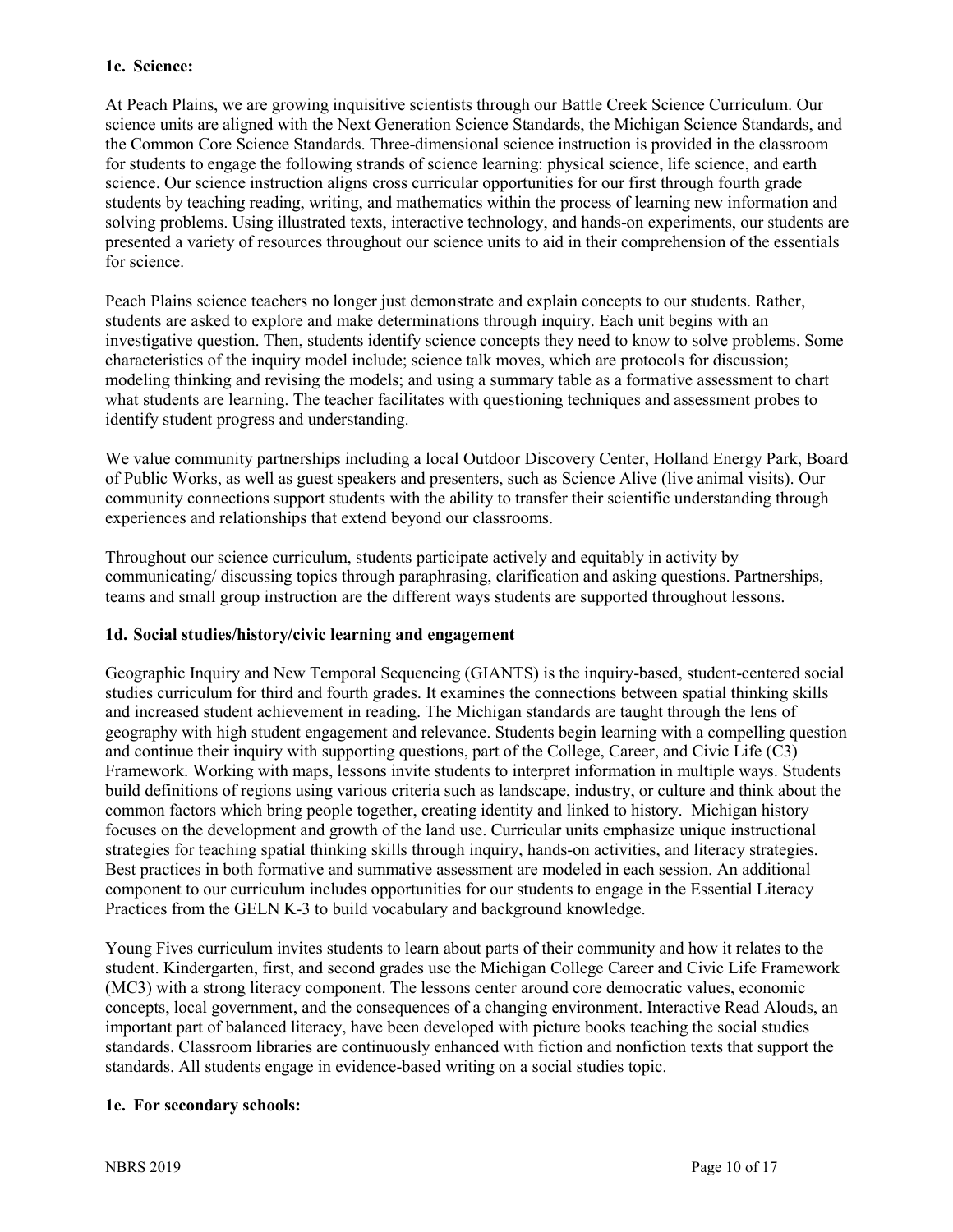## **1f. For schools that offer preschool for three- and four-year old students:**

Our school houses Great Start Readiness Program, a free preschool for four-year-old children who meet state guidelines. This year, we offer a full-day program, Monday through Thursday. Research-based Creative Curriculum supports the GELN pre-kindergarten literacy essentials. Additionally, we house a district-wide Early Childhood Special Education program that serves three to five year-olds with disabilities in an effort to prepare them for kindergarten. There is an emphasis on speech and language, socialization, and working toward appropriate academic skills. Both programs boast small class sizes with an emphasis on both purposeful play and a language-rich environment.

# **2. Other Curriculum Areas:**

Peach Plains proudly offers art, music, physical education, Spanish, and STEM, throughout the school year to all students in Young Fives through fourth grade. Each day, children enjoy one special for 45 minutes, and the offerings listed below rotate on a two-week basis. Each special totals five sessions in a two-week period.

In our visual arts program, we build life skills such as fine motor, problem solving, creative thinking, and self-esteem. We are continually making connections to classroom learning of math, literacy, and social studies, all while expanding the fundamental ideas of contemporary and historic art.

Music class supports students' acquisition of essential skills and knowledge, individually and within groups. Standards are met using our curriculum, which are guided by the National Standards for Music Education. Students develop and grow skills/knowledge in music through performing, listening, moving, reading, playing instruments, and composing. Culture and history are also studied, in connection with music.

Our Physical Education program's main goal is to teach students skills and knowledge needed to establish and maintain an active lifestyle for a lifetime. Providing instruction in a safe, supportive environment, we also assess student knowledge, and motor/social skills. Our program honors the National Physical Education Curriculum Standards and we provide meaningful opportunities for students to practice and fine tune skills. It is our intent to provide lessons that are differentiated and support all becoming physically literate.

Spanish instruction uses a communicative approach where the language is taught/learned in context, using task-based learning such as partner dialogues, singing and choral responses. Engagement and language application are maintained through movement, conversation, repetition and routine. Grade specific lessons are generated based on content, community, and culture.

Our STEM program empowers students to be curious and creative problem-solvers. Hands-on experiences promote inquiry-based thinking while igniting self-confidence and a growth mindset for students. Implementing the Next Generation Science Standards through design thinking/project based learning is helping to develop students who are creative, critical thinkers. STEM brings relevancy to the classroom by supporting students as they develop 21st century skills through coding, computer programming, Lego Robotics, and building authentic community partnerships.

Technology, rather than a curriculum, is a resource/tool used to support our learners throughout the school day. With a 1:1 device initiative, our Young Fives through second grade students utilize Apple iPads and our third through fourth graders have Dell Chromebooks at school. Professional learning around the EEE framework (extend, enhance, engage) promotes teacher planning/reflection in regards to technology use, including digital citizenship.

A piece of our character education curriculum is the Second Step program for Young Fives through fourth grade. This social-emotional learning empowers students to use tools and language to manage themselves and navigate relationships. Second Step is a tier-one behavioral curriculum meant to work alongside our positive system of support and complements Kristi Mraz's Mindsets for Learning.

NBRS 2019 Page 11 of 17 In addition to above, Peach Plains educators have grown their professional expertise with design thinking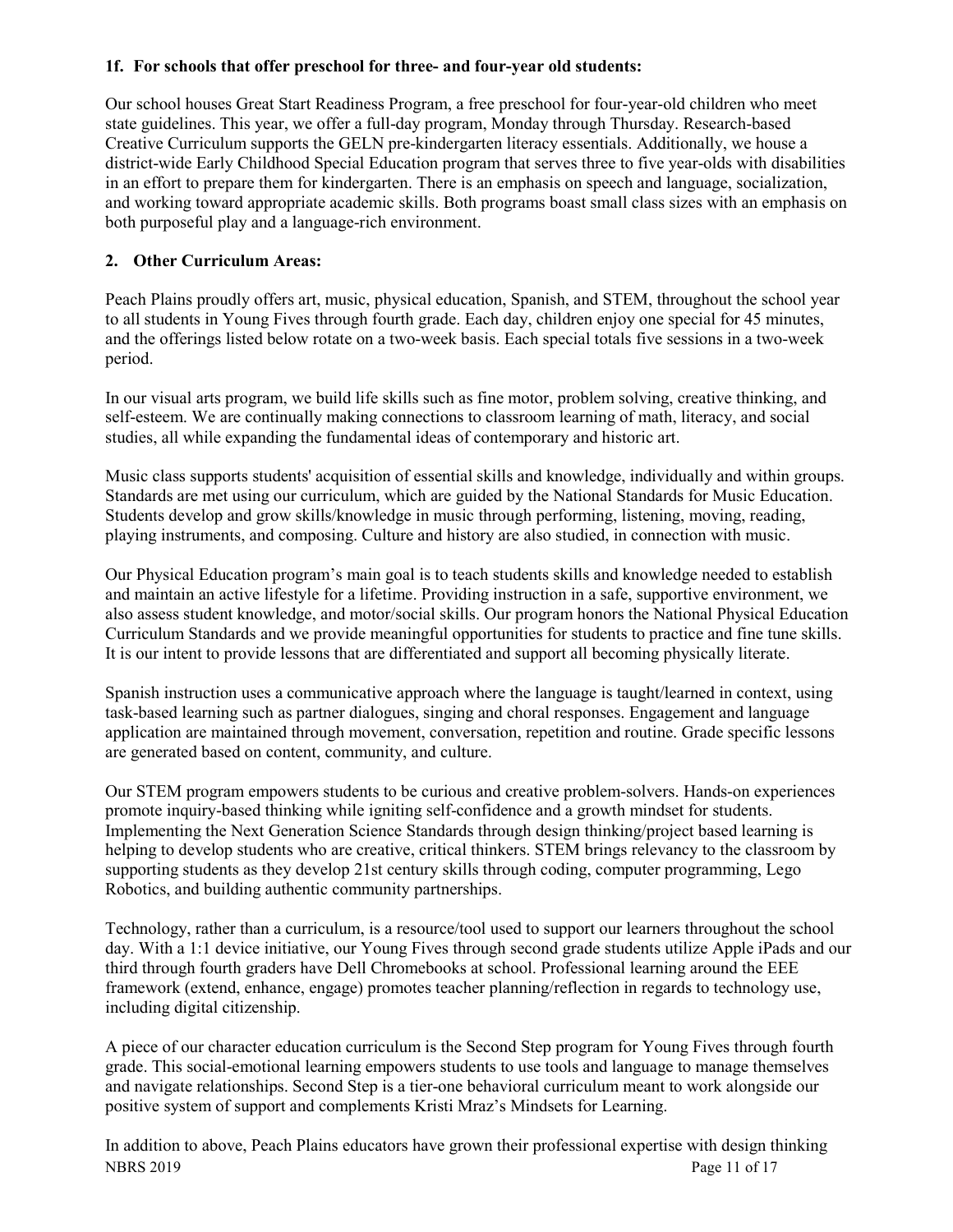and project-based learning. With a proud philosophical belief that students can make a difference and support our community with problem-solving, our teachers have helped create "Homegrown."

Homegrown pairs classrooms with local manufacturers to solve authentic design challenges. This work is based upon the following pillars; to increase awareness of local businesses, create partnerships with classrooms, build interest within students and families, engage our community and lastly, empower students. Classrooms have partnered with numerous employers, such as an international furniture manufacturer, a global engineering company, and a recycling provider. Examples of driving questions business offer our students are:

How can we redesign a more safe and efficient entrance our business?

How can we contain the dust that is a product of coating?

How might we communicate proper cutting technique to ensure cut injuries are reduced for customers? How can we eliminate hair contamination from smart pumps?

We are hopeful about exposing our students to 21st century skills such as technology literacy, collaboration, global thinking, communication, critical thinking and problem solving, flexibility/adaptability, ethical citizenship and personal accountability. Homegrown partnerships enable students to practice these skills in authentic environments. Currently, we have over 70 students in first through fourth grade participating in Homegrown.

# **3. Special Populations:**

Our district promise, "Success for all takes us all," motivates a collective responsibility attitude for our team, for all learners. These beliefs include students in special populations including special education, English Learners, and students at risk of not meeting benchmarks. All means all.

We collaboratively support our students who need extra help, and challenge ourselves to consider those who conversely, need enrichment. All students are assessed using a balanced assessment approach with screeners, diagnostics, and formative and summative assessments. The data are reviewed every six-to-eight weeks in Grade Level Data Meetings (GLDM), and often more frequently in collaborative teams. The data reveal who needs support by name and by need. Small groups for targeted intervention are built into the day, with a designated block for each grade level. "Whatever I Need" or WIN time, is a daily opportunity for all students to receive intervention or extension.

During WIN time, students not at benchmark in reading or math receive small group intervention, including students with an Individual Education Plan (IEP). In this block, classroom teachers have ownership of teaching our most at-risk students with researched-based interventions, such as Leveled Literacy Intervention. Our literacy coach supports teachers to deliver targeted instruction for our special populations with job-embedded professional development and collaboration. Not only does this empower classroom teachers to intervene, it allows them to reciprocally bridge connections to the core curriculum. Students transfer the learning from the intervention to daily work throughout the day. Those at benchmark receive extensions in reading, writing, or math.

With regard to those receiving special education services, we make a thoughtful effort for a least restrictive environment placement so they thrive. It's desired to have all kids in the core classroom instruction as much as possible. Thus, assistants regularly provide push-in support and occasionally teach small groups in pullout support. Our resource room teacher creates and follows differentiated IEPs.

Early intervention is part of the systemic plan to serve all students. The district supplies researched-based curriculum and interventions, and provides professional development on how to deliver instruction with fidelity, efficacy, and by using instructional practices which have a significant size effect on learning. Discussions about the best way to maximize instruction within the limited minutes of the school day are ongoing.

NBRS 2019 Page 12 of 17 As we refine our teaching beliefs around student support, our practices have changed to better understand "interventions" and "reteaching". Previously, intervention was synonymous with small group instruction.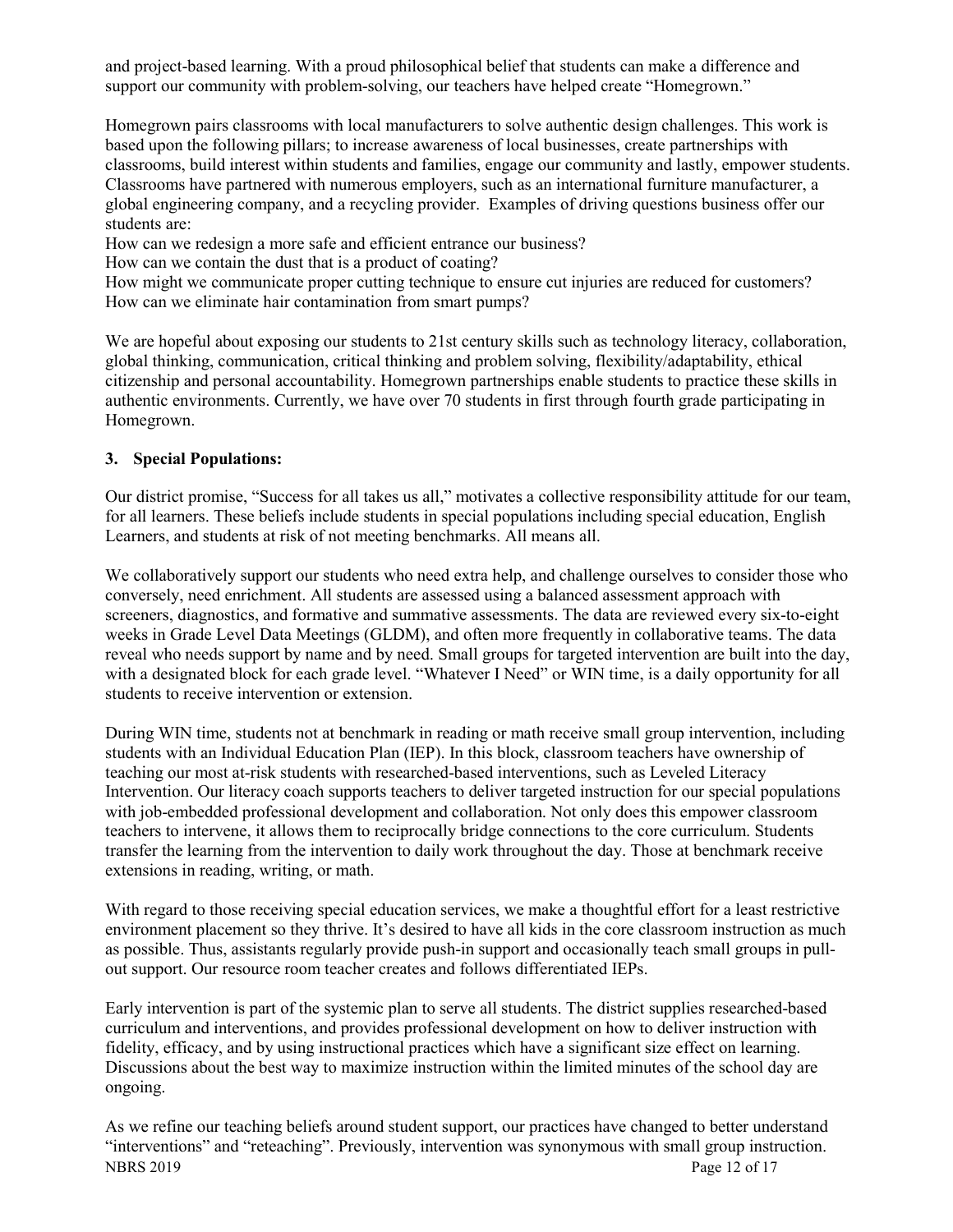With more learning, we now believe reteaching is done with students in the core curriculum. Interventions are additional, targeted support for students who are working below grade level. Along with ongoing progress monitoring, interventions can yield growth to grade level performance. This insight came as a result of an instructional rounds recommendation and professional learning together.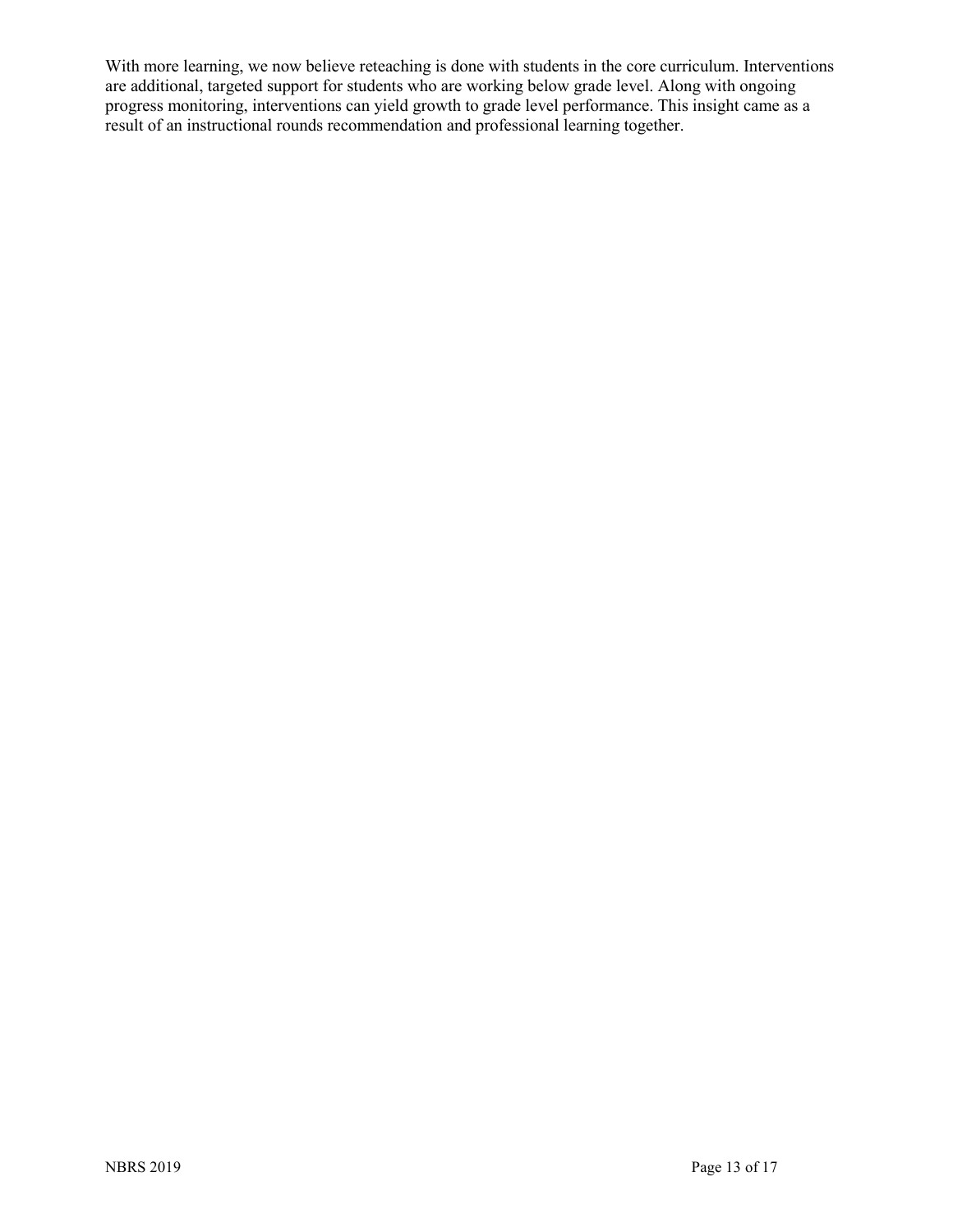## **1. School Climate/Culture:**

At our school, we cultivate a positive, warm and welcoming environment. We make intentional decisions to create student-friendly spaces and personal exchanges. It is hard to miss our inviting classroom libraries and cozy nooks where readers have choice and agency in building their reading lives. Literacy and learning is our brand.

Additionally, "SCORE with Team Peach" has become a mantra, reflecting a positively-rooted culture. Students learn positive behaviors (safe, caring, on-task, responsible, everyday) and are honored with tickets when these behaviors are observed. Students learn expected behaviors from explicit modeling and are reinforced throughout the year. Monthly school-wide celebration assemblies highlight students who have shown desired behaviors with drawings for fun games or lunch with a teacher. Those celebrations are led by grade levels who take turns teaching our school what it means to have perseverance, empathy, flexibility, optimism, and resiliency. Students plan skits, songs, and visuals that teach about our monthly mindset word.

Further leadership and connectivity opportunities for students abound, such as Safety Patrollers, Green Team, and Recycling Team. We are proud of the "Fuel Up Wellness Leaders", in which a team of kids organizes movement-based games/challenges, along with healthy tastings. In addition, we offer many afterschool opportunities like Lego, chess, running, and drama clubs.

Just as efforts for students are thoughtful, we are also intentional about supporting collegial culture. We are a tight-knit staff and relationships are critical for our emotional wellness and professional growth. Celebrations of all kinds are commonplace. We show up for one another.

Additionally, we live out our reading lives. Snow days in Michigan provide gifts of time to devour books and share recommendations via #SnowDayChallenge. We banter back-and-forth in long group email threads about what we are reading, especially when we are all reading the same best-seller! Our principal values growing staff's literacy lives, as well. At the year's end, she purchases a book of our choosing to support our own love for reading. We begin the school year sharing what we have read with one another.

In support of our educators, meetings are a team-effort and contribute to our collaborative culture. Shared ownership and teacher voice efficacy. Because we count on and support one another, we are able to truly focus on student learning. Eager and excited to share growth, we run down the halls to share stories. We are hungry for professional learning, best practices, and yearn to outgrow ourselves through collaboration and book studies. We are growing learners.

# **2. Engaging Families and Community:**

Family and community engagement are points of pride for us. We value our families and empower them to seize meaningful opportunities to participate in learning. Parents, grandparents, high school helpers, and Kids Hope mentors fill our hallways and classrooms in support of students on a daily basis. New to our culture is our Watch DOGS (Dads of Great Students) program. Male volunteers sign up to spend the day connecting with students in multiple classrooms, and also in the lunchroom and on the playground.

Our strong communication is a key component to include families in our learning strategies. After attending a symposium with teachers and parents, specific ideas emerged around family learning. Our family engagement nights now include strategies to support learning. Including the whole family, the structure for these evenings is consistent, while the topics vary based on perceived or surveyed needs. Staff serves dinner and facilitates intentional activities to build a sense of community. This is followed by shared learning for adults with a specific focus on a learning strategy with time to practice before going home. Meanwhile, children separately engage in activities hosted by classroom teachers that support the evening's topic. Children rejoin adults in the gym for a final connection and book giveaways.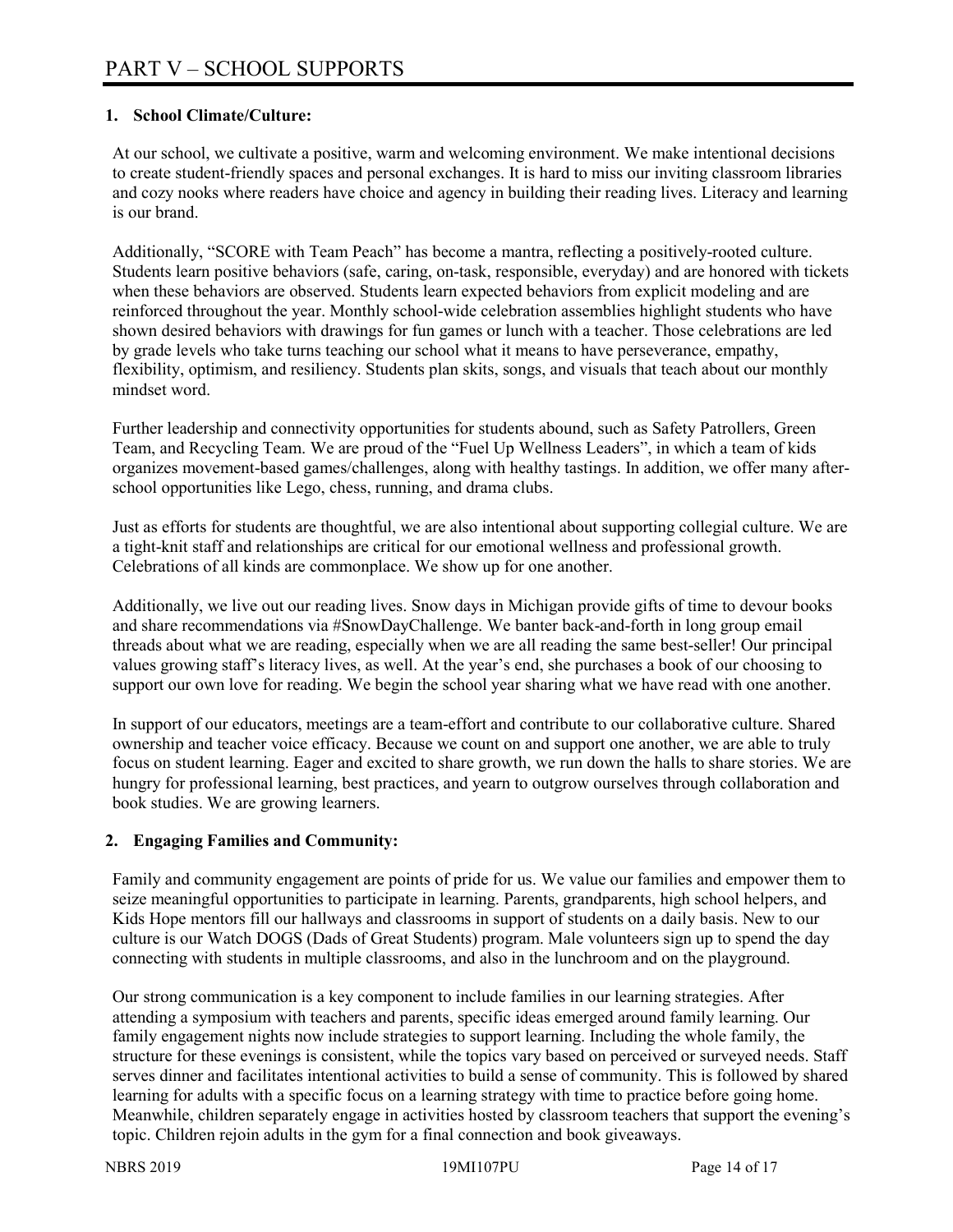One family engagement topic focused on the value of reading aloud. As part of our shared learning, we provided a framework from Disrupting Thinking by Kylene Beers and Bob Probst. Using the "Book, Head, Heart" strategy, families practiced conversations around literature. When students rejoined adults in our community space, we began reading aloud a beloved book, The One and Only Ivan by Katherine Applegate. With great enthusiasm, each family was gifted this text from our PTO. The purpose of these evenings is to give parents tools and common language to practice with children.

Parent feedback initiated our next event around social-emotional supports. Further nights taught parents about the importance of summer reading and book choice. Eager to share the value of reading 365 days a year, we presented research about "summer slide" and the importance of book access. Additionally, our local community librarian shared summer programming, forgave outstanding overdue fines, and invited families to visit the community library. Our partnership with RNN allowed us to gift students with up to eight books to choose and keep. Teachers continued to connect with families all summer through email, postcards, See-Saw (online) and book clubs.

# **3. Professional Development:**

Peach Plains Elementary grows learners. This is not only our school's brand promise, but also our central belief, identity, and action plan. The belief that all students can learn at high levels is the foundation which drives the professional learning of the school. The principal and literacy coach lead learning with a passion. This pair collaborates with the adult scholars on the school improvement team and a literacy leadership team to strategically grow teacher efficacy around best practice. Their goal is social, emotional, and academic growth of their students. Learning is the climate of the school.

Professional development is coordinated at the district level using a Comprehensive Needs Assessment (CNA) of our demographic, academic achievement, process, and perception data. The CNA reveals areas of strength and growth. Triangulated academic data plus staff input determine where professional development is needed. While this data helps drive district-provided professional development, Peach Plains has had several additional opportunities for collective learning and practice with coaching support through our RNN partnership, mentioned previously.

One of the recommendations from RNN was to form a literacy leadership team to steer the work. We meet monthly to assess and plan the needs of adult learners. From this committee, our staff developed a legacy statement and a focused plan around small group instruction, intervention, and instructional coaching around the GELN Literacy Essentials. For example, we engaged in shared learning around flexible and responsive small group instruction using formative assessment, followed by a classroom learning lab. Using a gradual release of responsibility, coaches modeled small group instruction for teachers. Then, teachers had an opportunity to immediately try the practice with students in a clinic. The experience of having shared learning, followed by immediate practice, helps ensure teachers transfer their new learning.

Our staff is dedicated to continuous improvement. We help plan and facilitate learning at staff meetings. We seek opportunities to plan and reflect with our coaches, and pursue collegial collaboration around professional and student learning.

In regards to learning, we ask, "What is next for us?" We know that when we struggle through new thinking, we are learning. We regularly do this together and it supports us being vulnerable. We call it our "learning zone".

# **4. School Leadership:**

Our leadership structure is best described as team-oriented. We commonly refer to our school as "Team Peach", and our leadership structures follow suit.

NBRS 2019 Page 15 of 17 Like many, we have a School Improvement Team (SIT), consisting of grade level representatives, resource room teacher, literacy coach, and principal. They serve our school by creating a dashboard articulating our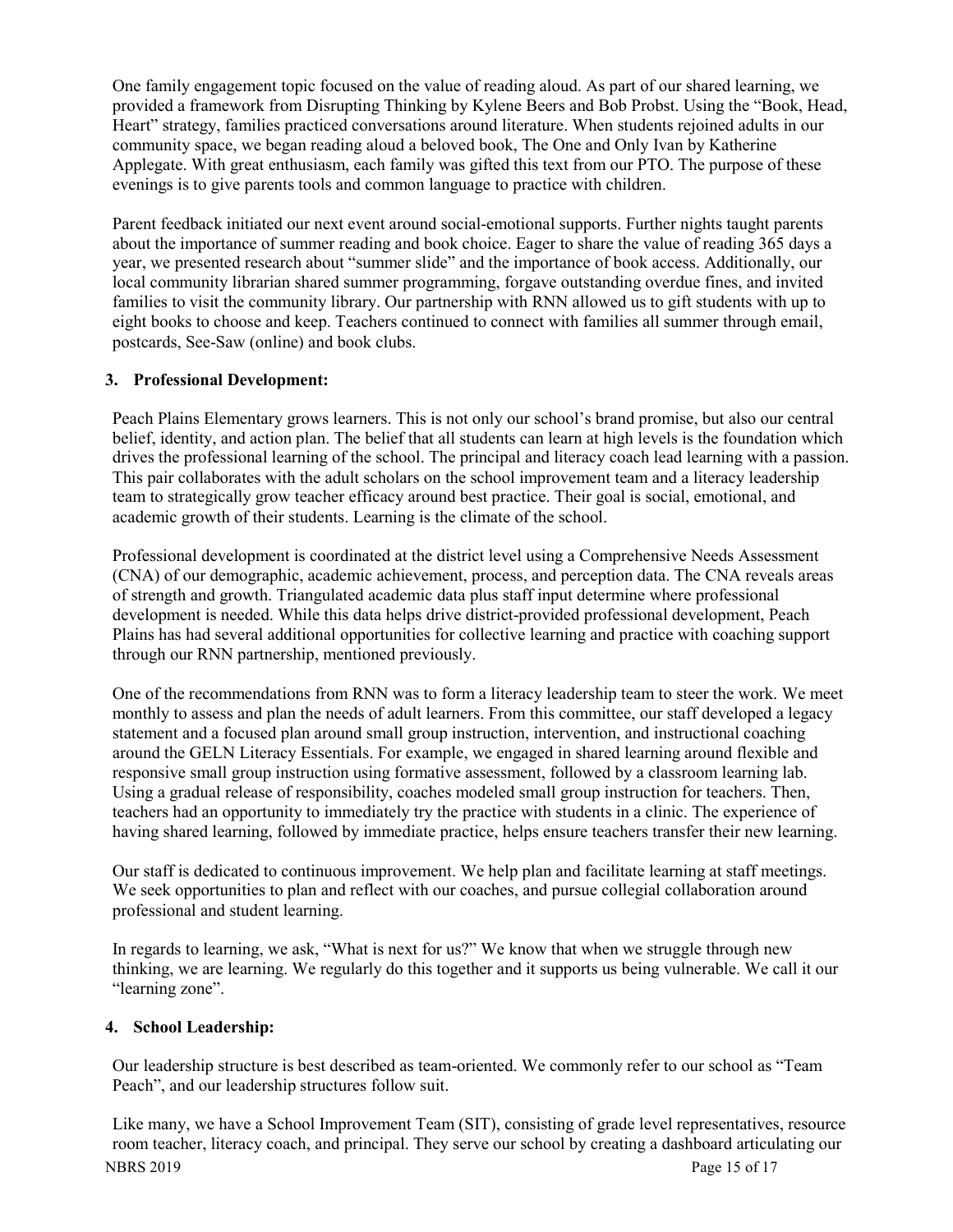goals in ELA, math, behavior, data/collection, and family engagement. The principal facilitates monthly meetings with this team to review and reflect upon our year-long school goals, make decisions and decide professional learning for staff meetings. Each grade level representative has an important voice and communicates meeting notes and SIT decisions to grade level colleagues. Additionally, team members plan and facilitate shared learning at monthly staff meetings. This is how we have grown our efficacy of PLCs.

In addition, an ELA-focused leadership team was created last year per the RNN recommendation. This RNN Team consists of grade level representatives, our principal, our building literacy coach, and two literacy coaches from the ISD. Monthly meetings support work around the recommendations and this team supports the learning culture of our school. The RNN team created our legacy statement We are efficacious learners who think and care deeply.

Through communication and reflections, we are living out our reading lives.

In developing this Legacy Statement, we utilized protocols to honor voices and priorities. Each word was unpacked and presented to staff, with the RNN Team leading the work. To carry this on, we regularly refer to this posted statement as we discuss and define student reading behavior. We desire any visitor to walk into our school, observe for a moment, and know this is what we believe and live.

Our RNN Leadership Team also prioritizes next steps around recommendations from our instructional rounds visit. For example, we reflected and planned around the GELN Essential Literacy Practices using a "dot voting" protocol. We color-coded celebrations and areas to grow to drive future professional development. This led us to dive further into CCSS reading standards by connecting them to our reading curriculum. This shared learning is being followed up with another half-day for teaching implications and creating tools for small group instruction.

With two leadership teams, nearly all staff have ownership and responsibility to grow and lead learning. Efforts with strong communication keep teams connected while sharing the work among many. Teams open the door for work focused on student learning and exemplify the collaborative leadership around learning at Peach Plains.